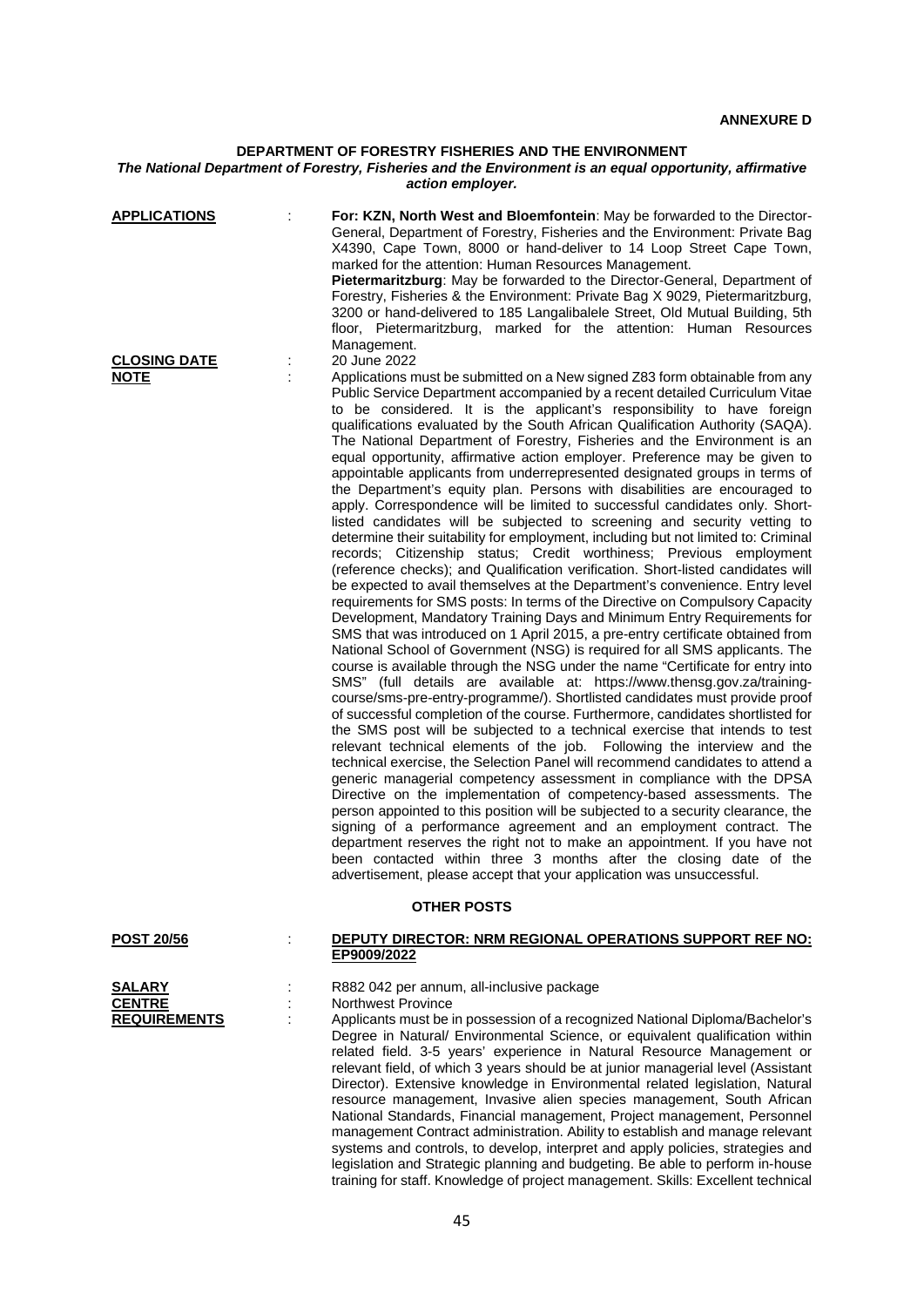| <b>DUTIES</b><br><b>ENQUIRIES</b>    | t | skills, Good numerical skills and understanding statistics, Sound organizing<br>and planning, Advanced skills in financial management, Policy development<br>and analysis, Stakeholder engagement, leadership, Facilitation and<br>Negotiation, excellent communication (verbal, presentation and report writing),<br>and problem-solving skills. The incumbent must be able to work long hours<br>voluntarily, independently and efficiently under pressure. Ability to work with<br>difficult persons and to resolve conflict. Proactive, take Initiative responsibility<br>and creativity. The candidate must have a valid driver's license and willing to<br>travel.<br>The successful incumbent will manage financial and operational compliance to<br>agreed deliverables of all implementing agent contracts. Develop project scope<br>in line with operational standards and terms of reference as agreed on between<br>the Department and implementers. Oversee assessment and processing of<br>payments to implementers in line with NRM operational standards and terms<br>of project scope. Ensure that targeted hectares, job opportunities, Socio-<br>economic targeting and training planned achieved in line with terms of project<br>scope. Ensure that targets for payments to implementers are based on planned<br>figures and that all data is being captured in the correct format prior to new<br>drawdowns being paid out. Develop and review Annual Plans of Operations<br>(APOs) for Natural Resource Management projects within the province.<br>Coordinate and ensure that both initial and follow-up invasive alien plant<br>clearing, and land restoration are done in line with the Regional integrated<br>clearing. Participate and coordinate a steering committee to allow members to<br>share their views about policy and implementation of the programmes. Conduct<br>monitoring and reporting of projects to ensure compliance with relevant<br>legislative framework. Integrate APOs with other functions and land user<br>compliance.<br>Ms T Puling Tel No: (012) 399 9755 |
|--------------------------------------|---|--------------------------------------------------------------------------------------------------------------------------------------------------------------------------------------------------------------------------------------------------------------------------------------------------------------------------------------------------------------------------------------------------------------------------------------------------------------------------------------------------------------------------------------------------------------------------------------------------------------------------------------------------------------------------------------------------------------------------------------------------------------------------------------------------------------------------------------------------------------------------------------------------------------------------------------------------------------------------------------------------------------------------------------------------------------------------------------------------------------------------------------------------------------------------------------------------------------------------------------------------------------------------------------------------------------------------------------------------------------------------------------------------------------------------------------------------------------------------------------------------------------------------------------------------------------------------------------------------------------------------------------------------------------------------------------------------------------------------------------------------------------------------------------------------------------------------------------------------------------------------------------------------------------------------------------------------------------------------------------------------------------------------------------------------------------------------------------------------------------------|
| <b>POST 20/57</b>                    |   | ASSISTANT DIRECTOR: FOREST LAND MANAGEMENT REF<br>NO:                                                                                                                                                                                                                                                                                                                                                                                                                                                                                                                                                                                                                                                                                                                                                                                                                                                                                                                                                                                                                                                                                                                                                                                                                                                                                                                                                                                                                                                                                                                                                                                                                                                                                                                                                                                                                                                                                                                                                                                                                                                              |
|                                      |   | FOM24/2022                                                                                                                                                                                                                                                                                                                                                                                                                                                                                                                                                                                                                                                                                                                                                                                                                                                                                                                                                                                                                                                                                                                                                                                                                                                                                                                                                                                                                                                                                                                                                                                                                                                                                                                                                                                                                                                                                                                                                                                                                                                                                                         |
| <b>SALARY</b>                        | İ | R376 596 per annum, (total salary package of R532 814 per annum/conditions<br>apply)                                                                                                                                                                                                                                                                                                                                                                                                                                                                                                                                                                                                                                                                                                                                                                                                                                                                                                                                                                                                                                                                                                                                                                                                                                                                                                                                                                                                                                                                                                                                                                                                                                                                                                                                                                                                                                                                                                                                                                                                                               |
| <b>CENTRE</b><br><b>REQUIREMENTS</b> | ÷ | Eastern Cape (Bhisho)<br>Applicants must be in possession of a National Diploma or Bachelor's Degree<br>in Forestry or equivalent qualification in Environmental Management/Sciences<br>with $3 - 5$ years' relevant experience in related field. Knowledge of the National<br>Forests Act, 1998 (Act 84 of 1998) and the National Veld and forest Fires Act,<br>1998 (Act 101 of 1998), NEMA, NEMBA, NWA, Land Reform Policy, PFMA,<br>Public Service Regulations, Restitution of Land Rights Act, IPILRA and other<br>related legislation. Knowledge of prevention of illegal eviction and Unlawful<br>Occupation of Land Act and policy development, Intergovernmental and<br>stakeholder relations. Knowledge of project planning and management.<br>Excellent communication skills (verbal, presentation and report writing). Good<br>planning, organising and policy development and analysis. Be able to work<br>long hours, self-driven and to work under extreme pressure. Ability to gather<br>and analyse information. Proven leadership skills. Supervisory experience.<br>Valid Driver's License and ability to drive. Be willing to travel.                                                                                                                                                                                                                                                                                                                                                                                                                                                                                                                                                                                                                                                                                                                                                                                                                                                                                                                                                          |
| <b>DUTIES</b>                        |   | The successful incumbent will be responsible to provide administration support<br>in the management of state forest land and facilitate stakeholder relations<br>pertaining to forestry leased land. Conduct field assessments, ensure<br>compliance with forestry best practices. Produce periodical compliance<br>reports. Implement terms and conditions for Lease Agreement. Ensure<br>compliance of state forest land with National Veld and Forest Fires Act.<br>Investigate land reform issues affecting state forest land. Mediate disputes<br>between tenants and tenure reform beneficiaries. Ensure compliance with land<br>tenure policies and interpret cadastral information. Liaison with Land Reform<br>Department and keeping abreast of land policy development. Ensure that<br>tenants comply with relevant Lease. Ensure compliance of the Leases with the<br>National Forests Act and that tenants comply with the Lease on various mattes<br>such as community consultations, land use, access, access maps and rules.<br>Ensure that state forest land not required for forestry with a declaration of<br>redundancy is released for other uses. Facilitate transfer of state forest land<br>from management by the State to relevant interested groups in line with the<br>National Forests Act and relevant Sector Master Plan. Maintain an asset<br>register. The incumbent will also render administration support services such                                                                                                                                                                                                                                                                                                                                                                                                                                                                                                                                                                                                                                                        |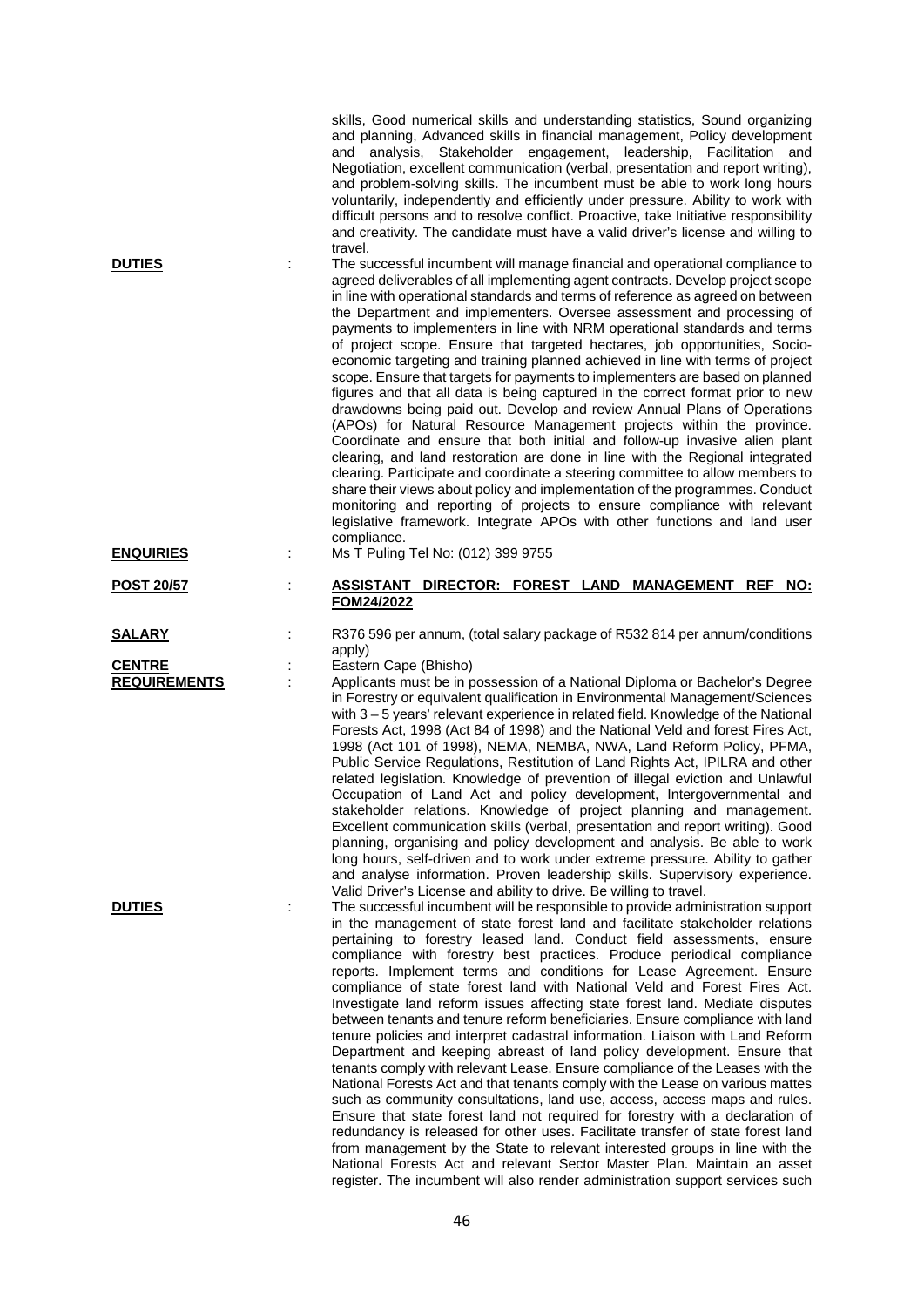| <b>ENQUIRIES</b><br><b>NOTE</b>                       |   | as organising and co-ordinating stakeholder participation; implement<br>operational plan to reach relevant targets of the Annual Performance Plan as<br>well as rendering general administration, planning and management including<br>staff supervision.<br>Ms N Mbananga Tel No: (040) 940 4707, cell no: 066 376 0106<br>Candidates who responded to the initial advertisement, which closed on 11<br>April 2022 need not to reapply as their applications will be considered as per<br>the previous advert.                                                                                                                                                                                                                                                                                                                                                                                                                                                                                                                                                                                                                                                                                                                                                                                          |
|-------------------------------------------------------|---|----------------------------------------------------------------------------------------------------------------------------------------------------------------------------------------------------------------------------------------------------------------------------------------------------------------------------------------------------------------------------------------------------------------------------------------------------------------------------------------------------------------------------------------------------------------------------------------------------------------------------------------------------------------------------------------------------------------------------------------------------------------------------------------------------------------------------------------------------------------------------------------------------------------------------------------------------------------------------------------------------------------------------------------------------------------------------------------------------------------------------------------------------------------------------------------------------------------------------------------------------------------------------------------------------------|
| <b>POST 20/58</b>                                     |   | <b>PROJECT COORDINATOR REF NO: EP EP9011/2022</b>                                                                                                                                                                                                                                                                                                                                                                                                                                                                                                                                                                                                                                                                                                                                                                                                                                                                                                                                                                                                                                                                                                                                                                                                                                                        |
| <b>SALARY</b><br><b>CENTRE</b><br><b>REQUIREMENTS</b> |   | R316 791 per annum, (total package of R460 251 per annum/ conditions apply)<br>Bloemfontein<br>Applicants must be in possession National Diploma /Bachelor's Degree in<br>Natural / Environmental Science. 3-5 Years' experience in relevant field.<br>Understanding of Project management. Knowledge of Alien vegetation control.<br>Good communication skills and sound organisation and planning skills.<br>Knowledge of Working for Water policies and procedures, knowledge of<br>legislation relevant to alien vegetation control will serve as an added<br>advantage. Knowledge of the Public Service and Departmental procedures<br>and prescripts. Computer literacy, knowledge of the Public Finance                                                                                                                                                                                                                                                                                                                                                                                                                                                                                                                                                                                           |
| <b>DUTIES</b><br><b>ENQUIRIES</b>                     | ÷ | Management Act (PFMA). People management, change management and<br>empowerment skills. Valid driver's license and willingness to travel and work<br>long hours with limited supervision.<br>Provide project planning support services to the project by developing a<br>strategic clearing plan and an Annual Plan of Operation (APO) for approval of<br>budget allocation. Facilitate the implementation of project plans through the<br>establishment of stakeholder engagement. Monitor implementation of project<br>plans by conducting site audits to ensure compliance with Working for Water<br>policies/standards, health and safety prescripts and various environment and<br>agriculture legislation which govern alien vegetation control. Render projects<br>close out services by conducting final site inspections and facilitating in the<br>handing over of cleared land to the land user.<br>Mr Rofhiwa Mathivha Tel No: (051) 430 7243 and 074 202 0303                                                                                                                                                                                                                                                                                                                                |
| <b>POST 20/59</b>                                     |   | GIS TECHNICIAN PRODUCTION GRADE A (OSD) REF NO: EP9007/2022                                                                                                                                                                                                                                                                                                                                                                                                                                                                                                                                                                                                                                                                                                                                                                                                                                                                                                                                                                                                                                                                                                                                                                                                                                              |
| <b>SALARY</b>                                         |   | R316 536 per annum, (an all-inclusive annual remuneration package R472                                                                                                                                                                                                                                                                                                                                                                                                                                                                                                                                                                                                                                                                                                                                                                                                                                                                                                                                                                                                                                                                                                                                                                                                                                   |
| <b>CENTRE</b><br><b>REQUIREMENTS</b>                  |   | 277)<br>Bloemfontein<br>Applicants must be in possession National Diploma in GIS / Cartography or<br>relevant qualification with 3-year post qualification technical GIS experience.<br>Compulsory registration with PLATO as a GISc Technician. Knowledge of<br>programme and project management, Legal and operational compliance<br>Knowledge. Process knowledge and skills, knowledge of Database<br>Management, Maintenance and Systems skills. Geo-Database design and<br>analysis. Knowledge Research and development. Strategic management and<br>direction, Financial Management. Ability to communicate with people at<br>different levels, Data analysis skills, organising and management skills. Work<br>effectively with others as a member of a team, quality work. A valid driver's<br>license.                                                                                                                                                                                                                                                                                                                                                                                                                                                                                          |
| <b>DUTIES</b>                                         |   | Manage and maintain Geographical Information systems and spatial tools.<br>Accurately populate spatial and non-spatial data in NRM Systems, generate<br>contracts, electronic and hard-copy filing of documents, quality assurance of<br>new contracts generated by means of a QA register. Perform database<br>administration activities and back-ups, perform spatial data verifications,<br>cleanup and the appropriate spatial data storage. Data Collection. Spatial Data<br>Collection, and analysis including quality assurance. Apply necessary datum<br>and projection transformation. GIS and infield mapping support, production and<br>provision of maps to relevant stakeholders-on request, compile spatial<br>metadata records and spatial reports as required. Spatial Data Analysis and<br>Reporting, analyse and identify discrepancies in Spatial data, contract maps<br>and report to Control GISc Technician. Compile spatial and non-spatial reports<br>as required. Functional requirements analysis. Produce relevant Provincial<br>maps with the latest land cover on request. Conduct field visits to validate<br>spatial data. Document organizational GIS challenges and report to Control<br>GISc Technician. Support Control GIS Technician in Organising and facilitating |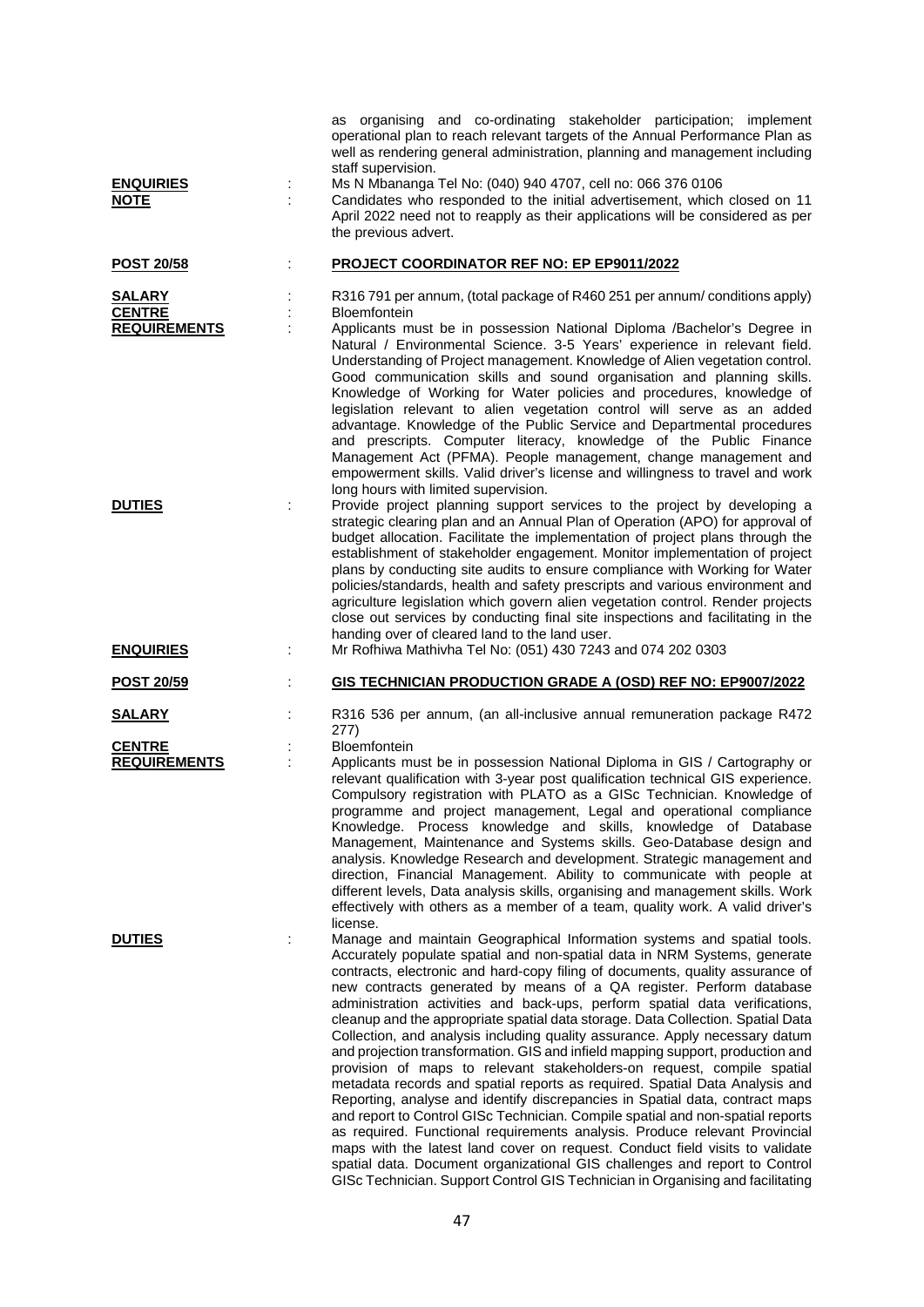| <b>ENQUIRIES</b><br><b>NOTE</b>                       | GIS and Data workshops for user requirements analysis. Customise GIS<br>applications and tools to suit the organizational needs.<br>Mr Rofhiwa Mathivha Tel No: (051) 430 7243 and 074 202 0303<br>The post was previously advertised as Control GIS Technician Production<br>Grade A (OSD). Candidates who responded to the initial advertisement are<br>encouraged to re-apply.                                                                                                                                                                                                                                                                                                                                                                                                                                                                                                                                                             |
|-------------------------------------------------------|-----------------------------------------------------------------------------------------------------------------------------------------------------------------------------------------------------------------------------------------------------------------------------------------------------------------------------------------------------------------------------------------------------------------------------------------------------------------------------------------------------------------------------------------------------------------------------------------------------------------------------------------------------------------------------------------------------------------------------------------------------------------------------------------------------------------------------------------------------------------------------------------------------------------------------------------------|
| <b>POST 20/60</b>                                     | SENIOR FORESTRY REGULATIONS OFFICER REF NO: FOM17/2022 (X3)<br>POSTS)                                                                                                                                                                                                                                                                                                                                                                                                                                                                                                                                                                                                                                                                                                                                                                                                                                                                         |
| <u>SALARY</u>                                         | R316 536 per annum, (an all-inclusive annual remuneration package R472 277<br>per annum)                                                                                                                                                                                                                                                                                                                                                                                                                                                                                                                                                                                                                                                                                                                                                                                                                                                      |
| <b>CENTRE</b><br><b>REQUIREMENTS</b>                  | Pietermaritzburg<br>Applicants must be in possession of a National Diploma or BTech or Bachelors<br>Degree in Forestry or relevant equivalent within related field, with 1-2 years<br>relevant experience in forestry. Knowledge of the National Forests Act, 1998<br>(Act 83 of 1998), the National Veld and Forest Fire Act, 1996 (Act 101 of 1996),<br>PFMA and other related environmental legislations. Good presentation,<br>excellent verbal and written communication, analytical and problem solving,<br>programme and project management, good interpersonal relations, and<br>negotiation skills. Computer skills in MS Office Software a valid driver's license<br>and must be willing to travel.                                                                                                                                                                                                                                 |
| <b>DUTIES</b>                                         | The incumbent will be responsible for the implementation of the National<br>Forests Act (NFA), by administration of licenses for all forms of forest resources<br>and protected trees. Monitor compliance and ensure enforcements of Acts.<br>Implement activities to ensure concurrence management. Evaluation of<br>Environmental Impact Assessments (EIA). The incumbent will also be<br>responsible for implementing the National Veld and Forest Fire Act (NVFFA).<br>This will be done by facilitating the establishment of Fire Protection Association<br>(FPA's), promotion of the wellbeing of the FPA's, implementation of intergraded<br>veld fire management plan, implementation of NVFIS. Playing an advisory role<br>to land owners and users. The incumbent will also render administration<br>support services such as organizing and coordinating stakeholder participation<br>as well as rendering general administration. |
| <b>ENQUIRIES</b>                                      | Mr MW Rozani Tel No: 033 3927700                                                                                                                                                                                                                                                                                                                                                                                                                                                                                                                                                                                                                                                                                                                                                                                                                                                                                                              |
| POST 20/61                                            | <b>CHIEF ADMINISTRATION CLERK REF NO: CMS15/2022</b>                                                                                                                                                                                                                                                                                                                                                                                                                                                                                                                                                                                                                                                                                                                                                                                                                                                                                          |
| <b>SALARY</b><br><b>CENTRE</b><br><b>REQUIREMENTS</b> | R261 372 per annum (total package of R405 344 per annum/ conditions apply)<br>Pietermaritzburg<br>Applicant must be in possession of grade 12 certificate and 3-5 years relevant<br>experience. Knowledge in data capturing. Knowledge of legislative framework<br>and PFMA. Ability to interpret and apply policies. The incumbent must be able<br>to work independently and efficiently under pressure. Planning and organising<br>skills. Excellent communication, analytical, innovative, problem solving and                                                                                                                                                                                                                                                                                                                                                                                                                             |
| <b>DUTIES</b>                                         | interpersonal skills. Computer literacy. Must have valid driver's license.<br>Open and close personnel and general files when required. Coordination of file<br>plan input. Complete control sheets, file documents numerically and open<br>control cards. Prepare files for scanning. Records and transfer files. Ensure the<br>control card is competed, signed and retained in the Registry. Archive files.<br>Ensure that all incoming mail are recorded in the relevant registers. Ensure<br>mail is franked and price recorded on franking register. Ensure that all courier<br>services is recorded and sent to reception for collection and manage the<br>courier payments. Receive enquires from customers, acknowledgement and<br>give feedback to customer. Supervise Registry Personnel.                                                                                                                                          |
| <b>ENQUIRIES</b><br>÷                                 | Ms AN Moleko Tel No: (033) 3927700                                                                                                                                                                                                                                                                                                                                                                                                                                                                                                                                                                                                                                                                                                                                                                                                                                                                                                            |
| <b>POST 20/62</b>                                     | <b>SENIOR DATABASE CLERK REF NO: EP9012/2022</b>                                                                                                                                                                                                                                                                                                                                                                                                                                                                                                                                                                                                                                                                                                                                                                                                                                                                                              |
| <b>SALARY</b><br><b>CENTRE</b><br><b>REQUIREMENTS</b> | R176 310 per annum, (total package of R302 136 per annum/ conditions apply)<br>KwaZulu-Natal (Midmar Dam)<br>Grade 12 or equivalent qualification. Data capturing and developing database.<br>Proficiency in MS Office and Windows. Systematic and meticulous approach<br>to Data capturing. Knowledge of Public Service and Departmental procedures<br>and prescripts. Knowledge of Departmental policies and procedures. Sound<br>organizing and planning skills in terms of own work. Good communication                                                                                                                                                                                                                                                                                                                                                                                                                                   |

skills. Administrative skills. Report writing skills. Advanced computer and